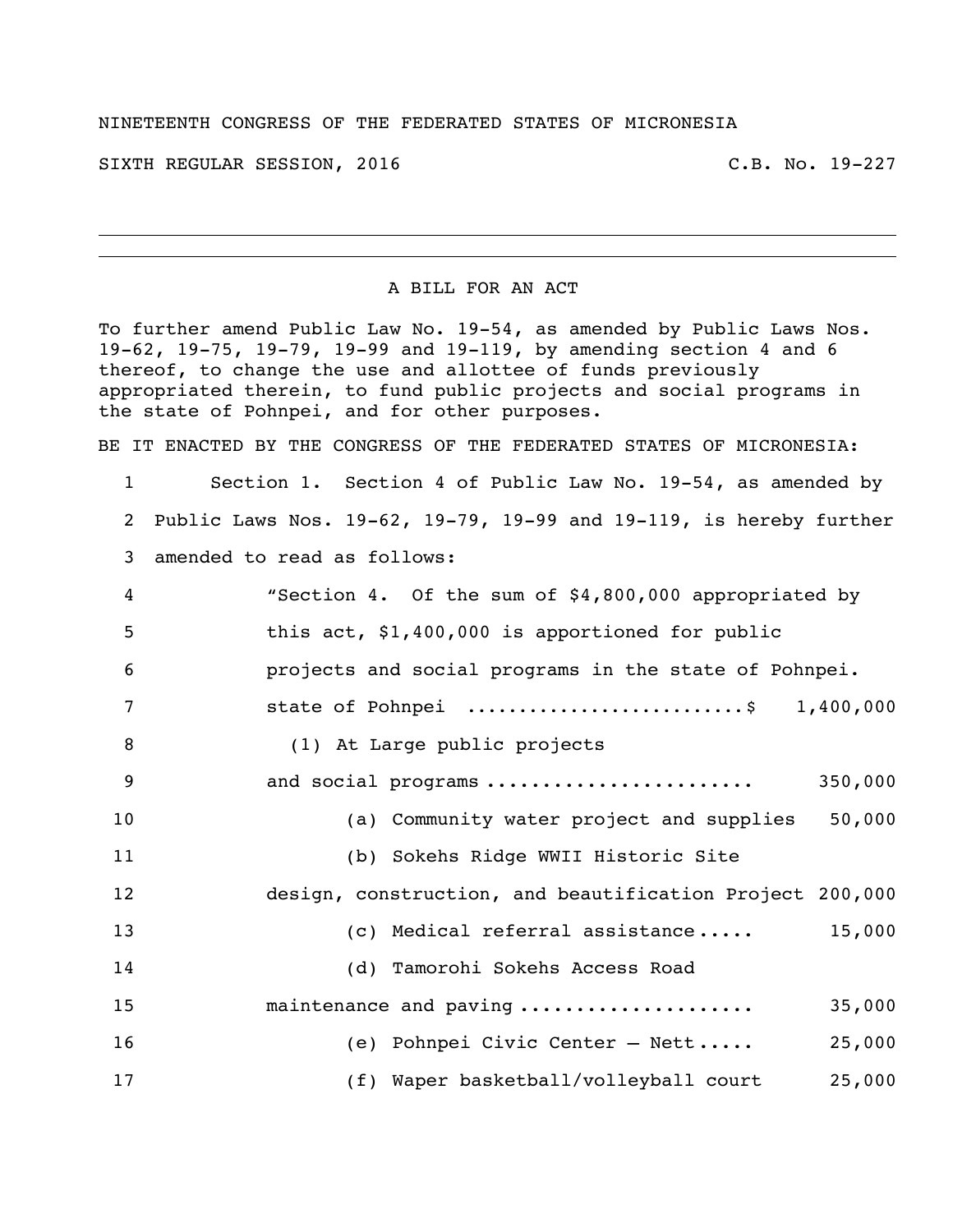| $\mathbf{1}$   | (2) Election District No. 1\$                           | 350,000 |
|----------------|---------------------------------------------------------|---------|
| $\overline{2}$ | (a) Pakin Solar/Tower Project                           | 40,000  |
| 3              | Mercedes Building, Kolonia Town.<br>(b)                 | 40,000  |
| $\overline{4}$ | Rehuematic heart disease screening<br>$\left( c\right)$ | 20,000  |
| 5              | (d) $Solar/L.E.D$ lights                                | 40,000  |
| 6              | (e) Kolonia Ladies Club building                        |         |
| 7              | renovation                                              | 5,000   |
| 8              | (f) [Nett Point rehabilitation]                         |         |
| 9              | Transportation need (Kapinga village)                   | 10,000  |
| 10             | (g) Sapwuafik Government Stonewall                      |         |
| 11             | Project/labor cost                                      | 10,000  |
| 12             | (h) Community Outreach and Advocacy                     |         |
| 13             |                                                         | 15,000  |
| 14             | (i) Pohnpei Municipal Council                           |         |
| 15             | Association                                             | 5,000   |
| 16             | (j) Community cleanup                                   | 10,000  |
| 17             | (k) Lih en Alem civic center                            | 15,000  |
| 18             | (1) Kolonia Council recording system                    | 10,000  |
| 19             | (m) Water desalination system                           |         |
| 20             | for Outer Islands                                       | 25,000  |
| 21             | (n) Palikir School maintenance/fencing                  | 100,000 |
| 22             | (o) Dolon Bridge improvement                            | 5,000   |
| 23             | (3) Election District No. 2                             | 350,000 |
| 24             | (a) Agriculture Fair                                    | 5,000   |
| 25             | (b) Wone School road paving                             | 40,000  |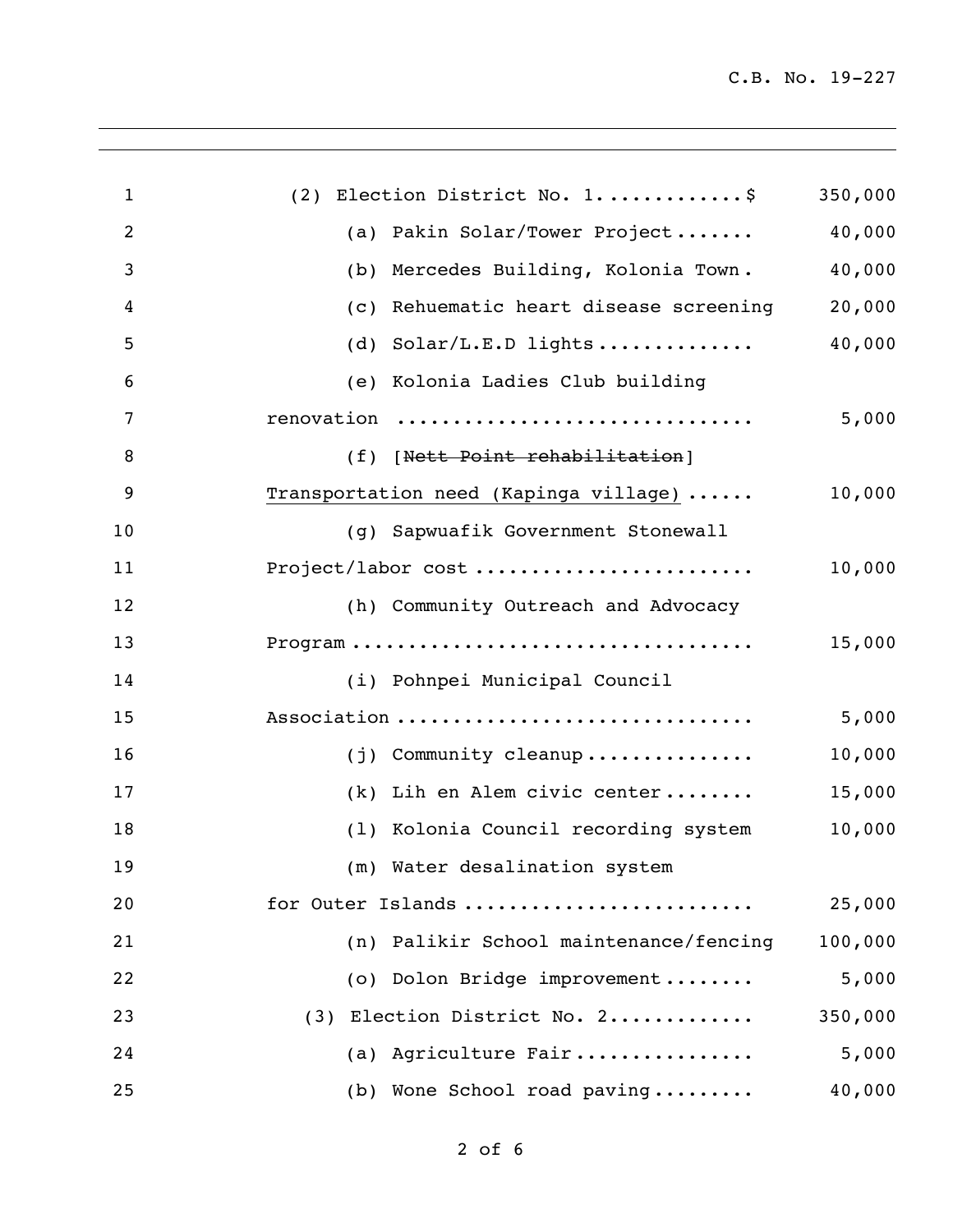| $\mathbf{1}$   | (c) Madolenihmw water system                         |
|----------------|------------------------------------------------------|
| $\overline{2}$ | upgrade (Mand) \$<br>5,000                           |
| 3              | 40,000<br>(d) Lohd Main Road access paving           |
| 4              | 20,000<br>Nan Rohi bridge<br>(e)                     |
| 5              | 10,000<br>Sapwalap School utility house<br>(f)       |
| 6              | (g) Purchase of PVC pipes/water                      |
| 7              | 10,000<br>catchments                                 |
| 8              | 5,000<br>(h) Pohrasapw culvert repair                |
| 9              | 10,000<br>Students financial assistance<br>(i)       |
| 10             | 10,000<br>Youth sports activities<br>(j)             |
| 11             | 15,000<br>Pohrasapw/Sounkiroun Loop<br>(k)           |
| 12             | 10,000<br>Kepinle, Kitti access road<br>(1)          |
| 13             | 20,000<br>ED2 administrative support/cost.<br>(m)    |
| 14             | 20,000<br>Lehdau, Madolenihmw road upgrade<br>(n)    |
| 15             | 5,000<br>Constitution Day activities/programs<br>(0) |
| 16             | 10,000<br>Liberation Day activities/programs<br>(p)  |
| 17             | 35,000<br>Isokehnedi building<br>(q)                 |
| 18             | Pohnpei Constitution activities<br>(r)               |
| 19             | 20,000<br>(sports/awards)                            |
| 20             | (s) Xavier High School tuition<br>10,000             |
| 21             | Ohwa High School tuition and food<br>10,000<br>(t)   |
| 22             | Kipar water system upgrade<br>10,000<br>(u)          |
| 23             | Kinakapw Road upgrade<br>10,000<br>(v)               |
| 24             | 5,000<br>(w) Paies power extension                   |
| 25             | (x) FSM Constitution activities                      |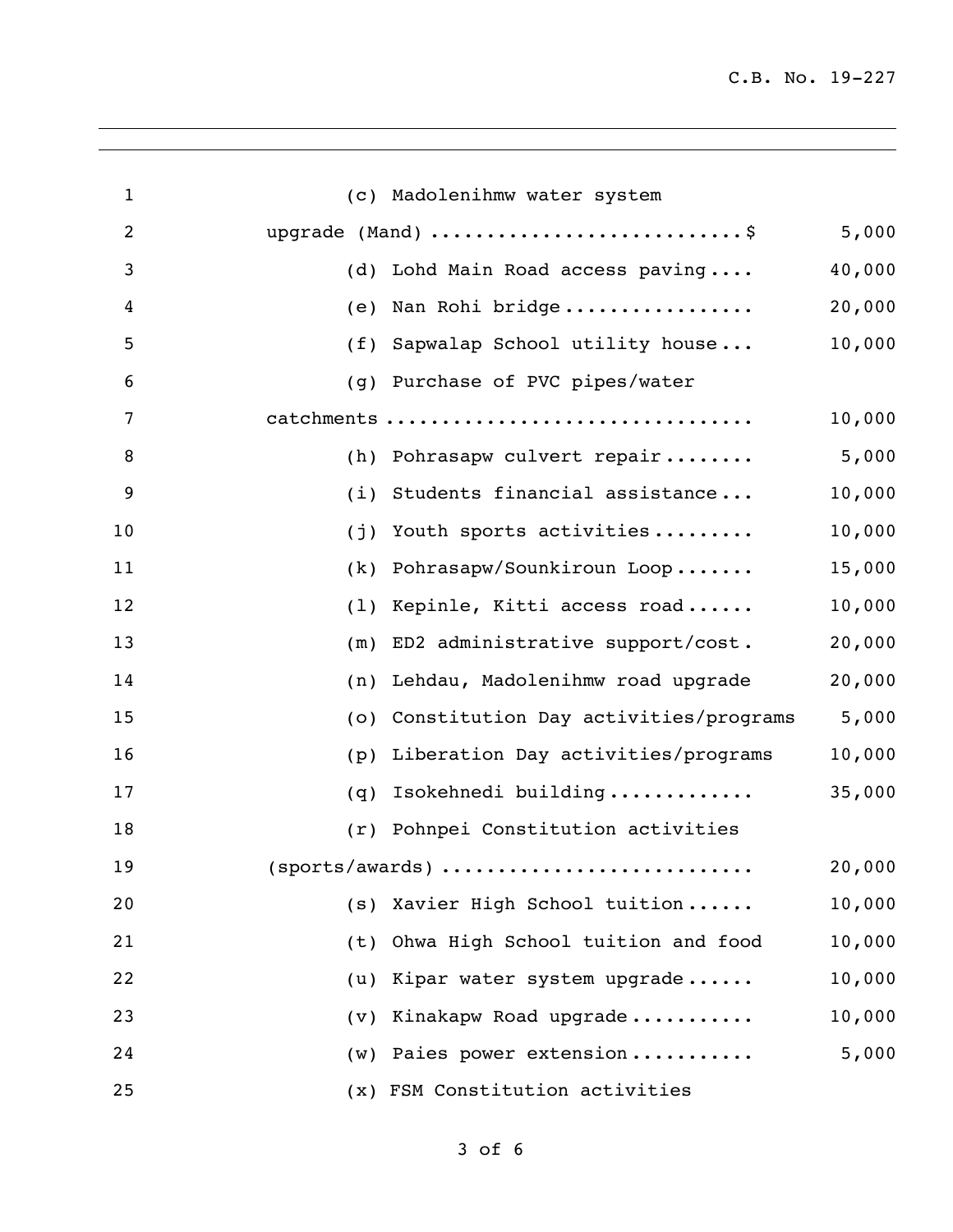| 1  | (sports/awards) Guam \$                                               | 15,000   |
|----|-----------------------------------------------------------------------|----------|
| 2  | (4) Election District No. 3                                           | 350,000  |
| 3  | (a) Election District No. 3 road/                                     |          |
| 4  | utilities improvement                                                 | $-0-$    |
| 5  | School improvement projects<br>(b)                                    | 45,000   |
| 6  | Mwokil Municipal Government Subsidy<br>(C)                            | 15,000   |
| 7  | Pingelap Municipal Government Subsidy<br>(d)                          | 15,000   |
| 8  | Medical referrals<br>(e)                                              | 15,000   |
| 9  | (f) Nett Municipal Government Subsidy                                 | 15,000   |
| 10 | U Municipal Government Subsidy<br>(q)                                 | 15,000   |
| 11 | (h) Community Outreach and Advocacy                                   |          |
| 12 |                                                                       | 35,000   |
| 13 | (i) Sport equipment                                                   | 10,000   |
| 14 | Power extension<br>(i)                                                | 70,000   |
| 15 | (k) PUC generator maintenance                                         | 100,000  |
| 16 | $(1)$ U roads                                                         | $-0-$    |
| 17 | $(m)$ Lien Alem                                                       | 15,000'' |
| 18 | Section 6 of Public Law No. 19-54, as amended by<br>Section 2.        |          |
|    | 19 Public Laws Nos. 19-62, 19-75 and 19-99, is hereby further amended |          |
|    | 20 to read as follows:                                                |          |
| 21 | "Section 6. Allotment and management of funds and lapse               |          |
| 22 | date. All fund appropriated by this act shall be                      |          |
| 23 | allotted, managed, administered and accounted for in                  |          |
| 24 | accordance with applicable laws including, but not                    |          |
| 25 | limited to, the applicable laws, including, but not                   |          |
|    |                                                                       |          |

of 6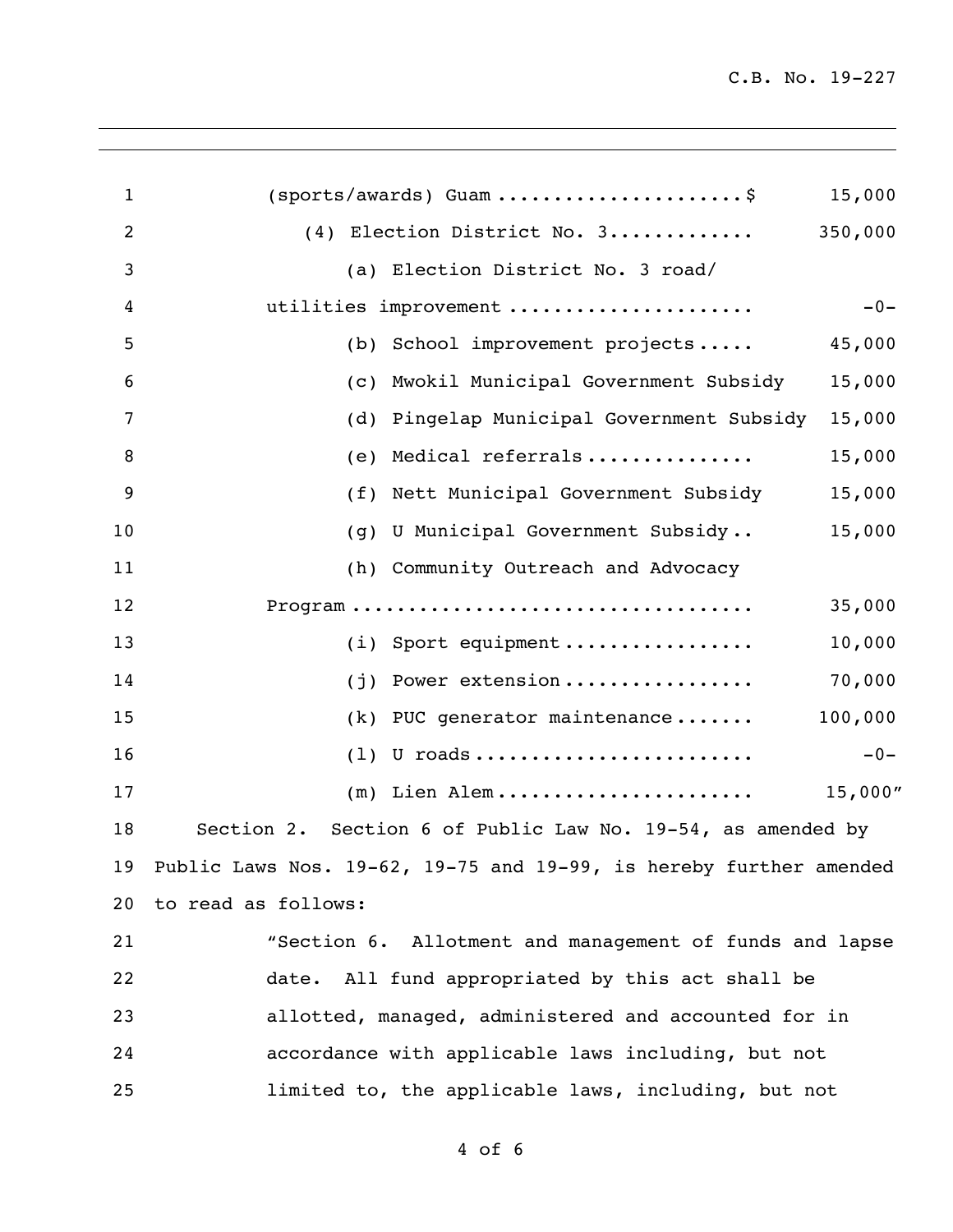limited to, the Financial Management Act of 1979. The allottee shall be responsible for ensuring that these funds, or so much thereof as may be necessary, are used solely for the purpose specified in this act, and that no obligations are incurred in excess of the sum appropriated. The allottee of the funds appropriated under section 2 of this act shall be the Governor of Yap State. The allottee of funds appropriated under sections 3 and 4 of this act shall be the President of the Federated States of Micronesia or his designee; PROVIDED THAT, the allottee of funds appropriated under 12 subsections 3(a), (b), (c), (d), (e), (f), (g), (h), (t), (u), (v), (ag), (ar) and (as) of this act shall be the Mayor of Lelu Town Government or his designee; the allottee of funds appropriated under subsections 3(w), (x), (y), (z), (aa), (ab), (ac), (ad), (ae), (af), (ah), (ai), (aj), (ak), (al), (am), (an),(ao), (ap) and (aq) of this act shall be the Mayor of Tafunsak Municipal Government or his designee; he allottee of funds 20 appropriate under subsections  $((1)(a), (b), (c), (e),$  (f), and 4(2) shall be the Secretary of the Department of Transportation, Communications and Infrastructure or his designee; he allottee of funds appropriated under 24 subsections 4(1)(d), 4(3)(b), 4(3)(d), 4(3)(e) [and],  $4(3)(h)$ ,  $4(3)(k)$  and  $4(3)(1)$  shall be the Pohnpei

of 6